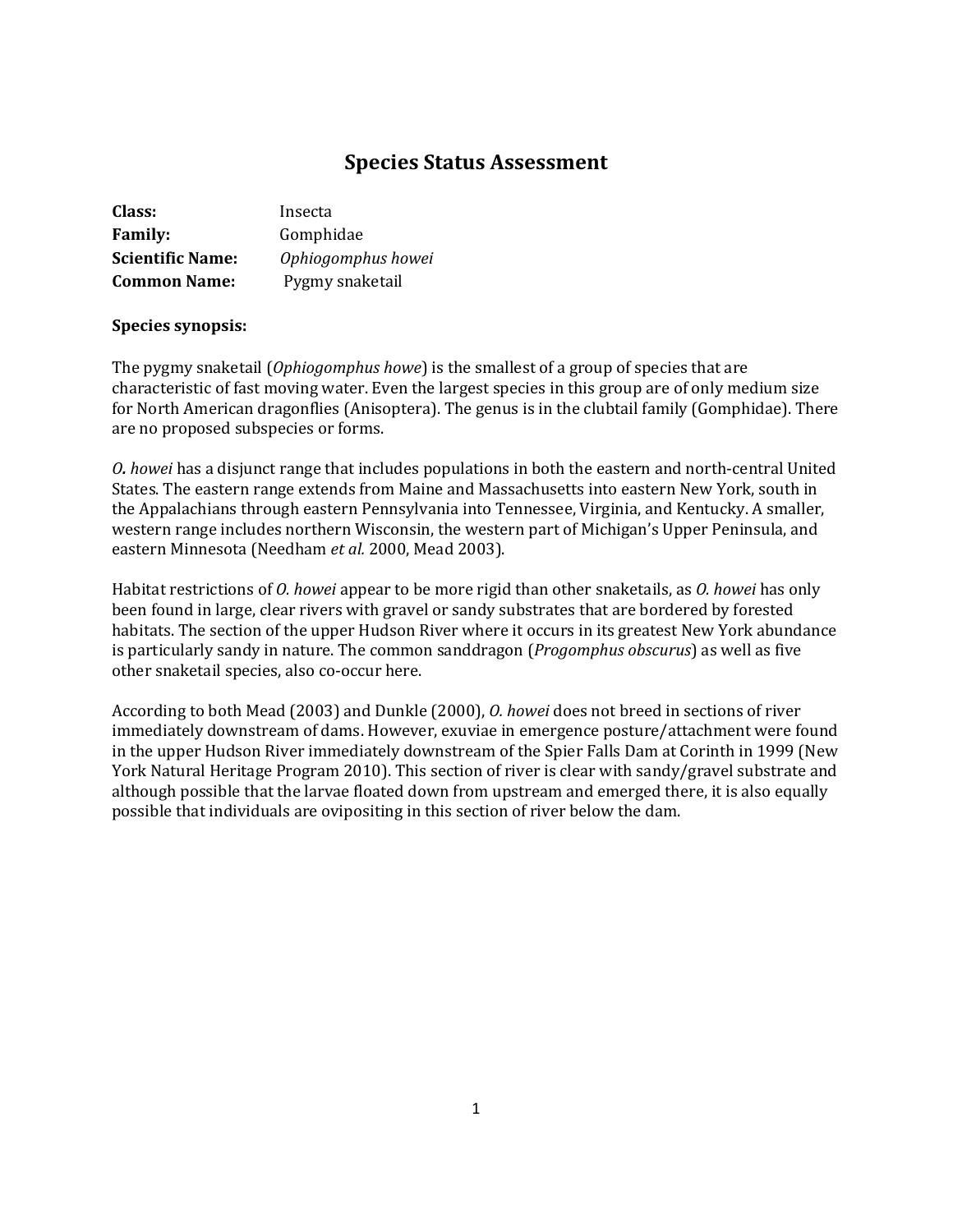#### **I. Status**

### **a. Current and Legal Protected Status**

- **i. Federal \_\_\_\_\_\_**Not listed\_\_\_\_\_\_\_\_\_\_\_\_\_\_\_\_\_\_\_\_ **Candidate? \_\_**No**\_\_\_\_\_\_\_**
- **ii. New York \_\_\_\_\_\_**Special Concern; SGCN\_\_\_\_\_\_\_\_\_\_\_\_\_\_\_\_\_\_\_\_\_\_\_\_\_\_\_\_\_\_\_\_\_\_\_

### **b. Natural Heritage Program Rank**

- **i. Global \_\_\_\_\_\_\_**G3**\_\_\_\_\_\_\_\_\_\_\_\_\_\_\_\_\_\_\_\_\_\_\_\_\_\_\_\_\_\_\_\_\_\_\_\_\_\_\_\_\_\_\_\_\_\_\_\_\_\_\_\_\_\_\_\_**
- **ii. New York** \_\_\_\_\_\_\_S1**\_\_\_\_\_\_\_\_\_\_\_\_\_\_ Tracked by NYNHP? \_**\_\_Yes**\_\_\_\_\_\_**

### **Other Rank:**

IUCN Red List— Least concern

### **Status Discussion:**

White *et al.* (2010) suggests that the status remain S1.

### **II. Abundance and Distribution Trends**

### **a. North America**

**i. Abundance**

**\_\_X\_\_\_ declining \_\_\_\_\_increasing \_\_\_\_\_stable \_\_\_\_\_\_unknown**

**ii. Distribution:**

**\_\_X\_\_\_ declining \_\_\_\_\_increasing \_\_\_\_\_stable \_\_\_\_\_\_\_unknown**

**Time frame considered: \_\_**Last assessment US 1998; Canada 2011**\_\_\_\_ \_\_\_\_\_ Moderate decline**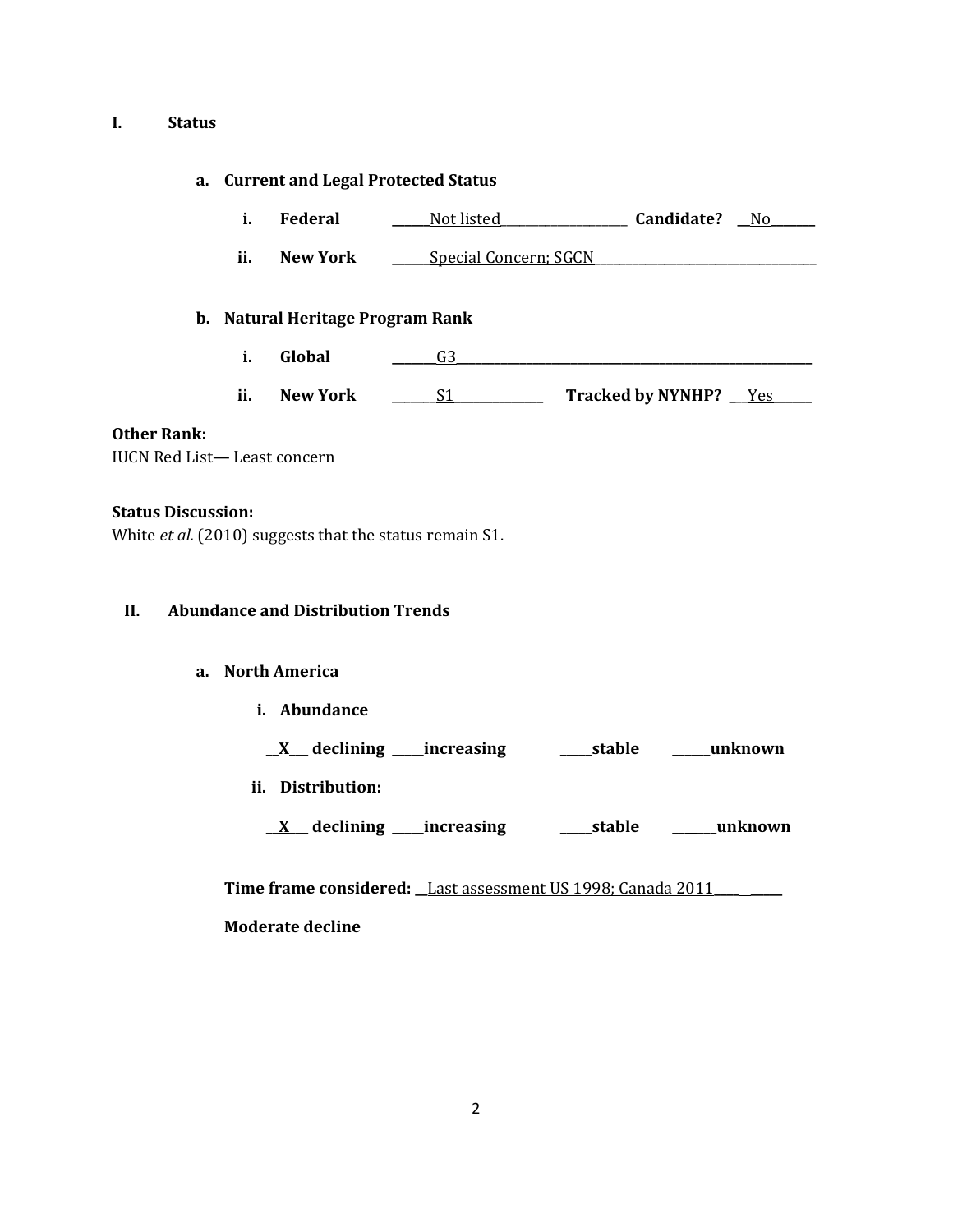- **b. Regional** 
	- **i. Abundance**

| declining _____increasing                          | stable X unknown |
|----------------------------------------------------|------------------|
| ii. Distribution:                                  |                  |
| $X$ declining increasing                           | stable unknown   |
| Regional Unit Considered: Mortheast                |                  |
| <b>Time Frame Considered:</b> Last assessment 2011 |                  |
| Moderate decline                                   |                  |

# **c. Adjacent States and Provinces**

| <b>CONNECTICUT</b><br>Not Present $X$ |                 | No data $\_\_\_\_\_\_\_\_\_\_\_\$                                                |
|---------------------------------------|-----------------|----------------------------------------------------------------------------------|
| <b>NEW JERSEY</b>                     | Not Present $X$ | No data $\_\_\_\_\_\_\_\_\_\_\_\_\_\_\_\_\_\_\_\_\_\_\_\_\_\_\_\_\_\_\_\_\_\_\_$ |
| <b>QUEBEC</b>                         | Not Present $X$ | No data $\_\_\_\_\_\_\_\_\_\_\_\_\_\_\_\_\_\_\_\_\_\_\_\_\_\_\_\_\_\_\_\_$       |
| <b>VERMONT</b>                        | Not Present $X$ | No data $\_\_\_\_\_\_\_\_\_\_\_\_\$                                              |
|                                       |                 |                                                                                  |
| MASSACHUSETTS                         |                 | Not Present $X^*$ No data _____                                                  |
| i. Abundance                          |                 |                                                                                  |
|                                       |                 |                                                                                  |
| ii. Distribution:                     |                 |                                                                                  |
|                                       |                 |                                                                                  |
|                                       |                 |                                                                                  |
|                                       |                 |                                                                                  |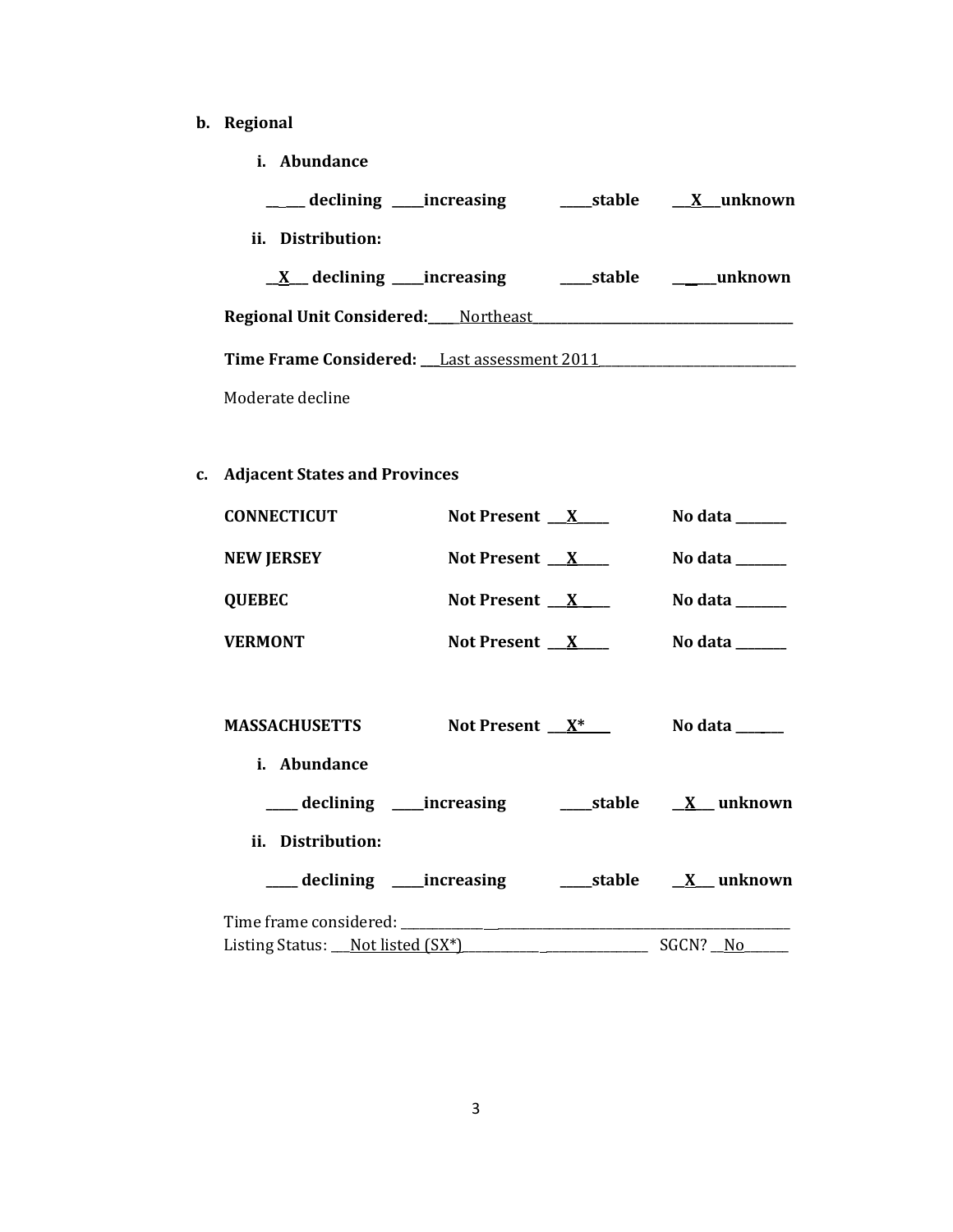| <b>ONTARIO</b>                                    |                                                                                                                                     |                |
|---------------------------------------------------|-------------------------------------------------------------------------------------------------------------------------------------|----------------|
| i. Abundance<br>ii. Distribution:                 | ___ declining ____increasing ______stable ___ <u>X</u> __ unknown<br>___declining ___increasing _____stable ___ <u>X</u> __ unknown |                |
|                                                   |                                                                                                                                     |                |
|                                                   |                                                                                                                                     |                |
| PENNSYLVANIA Not Present _________ No data ______ |                                                                                                                                     |                |
| i. Abundance<br>ii. Distribution:                 | ____ declining ____increasing ________stable ___ <u>X</u> ___ unknown                                                               |                |
|                                                   | ____ declining ____increasing _______stable ____ <u>X</u> ___ unknown                                                               |                |
|                                                   |                                                                                                                                     |                |
| d. NEW YORK<br>i. Abundance                       |                                                                                                                                     | No data ______ |
| ii. Distribution:                                 |                                                                                                                                     |                |
|                                                   |                                                                                                                                     |                |
|                                                   |                                                                                                                                     |                |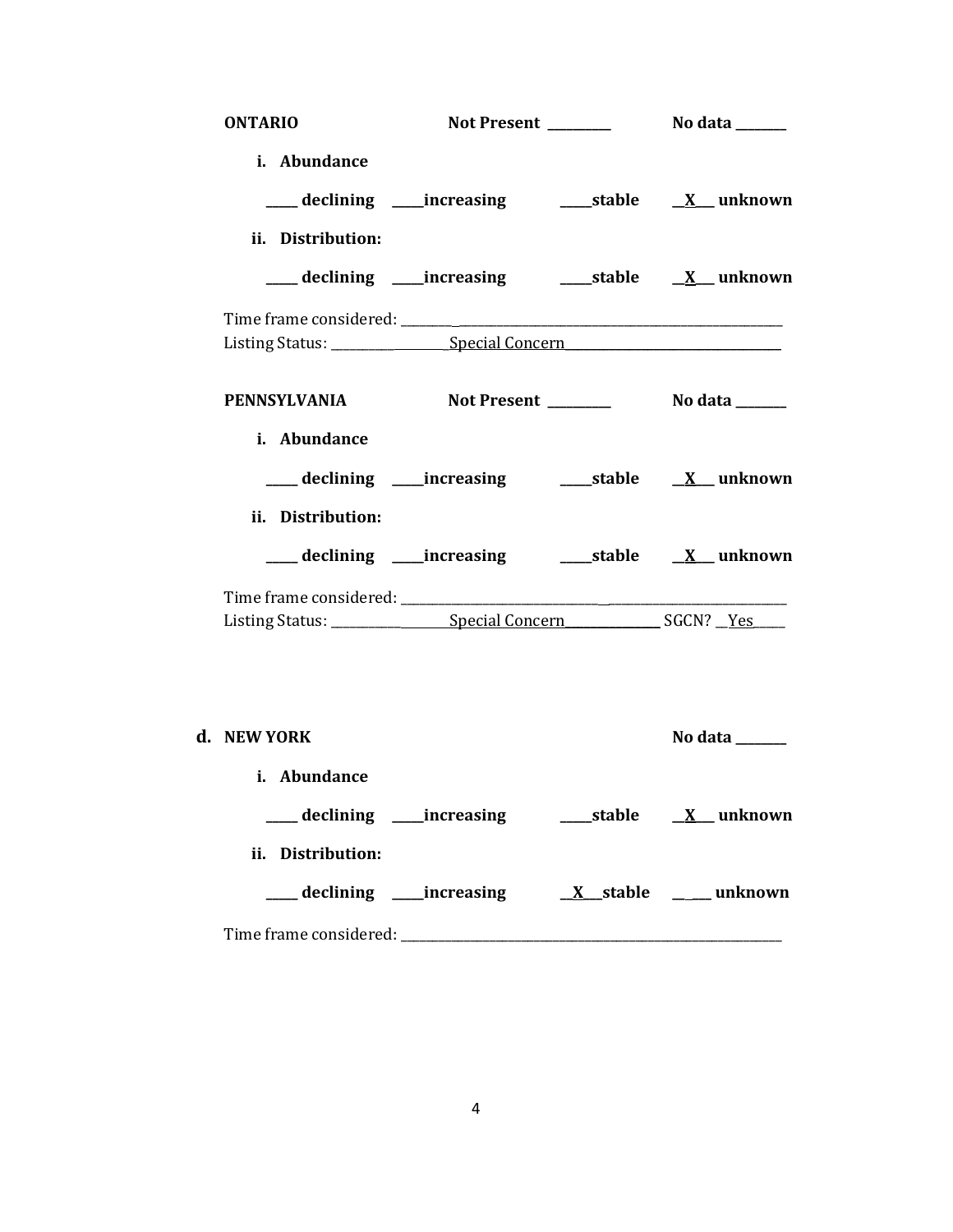## **Specify any monitoring activities or regular surveys that are conducted in New York.**

The New York State Dragonfly and Damselfly Survey (NYSDDS) was conducted from 2005-2009.



## **Trends Discussion:**

**Figure 1**. Conservation status of pygmy snaketail in North America (NatureServe 2012).



Figure 2. Known occurrences of pygmy snaketail (Donnelly 2004).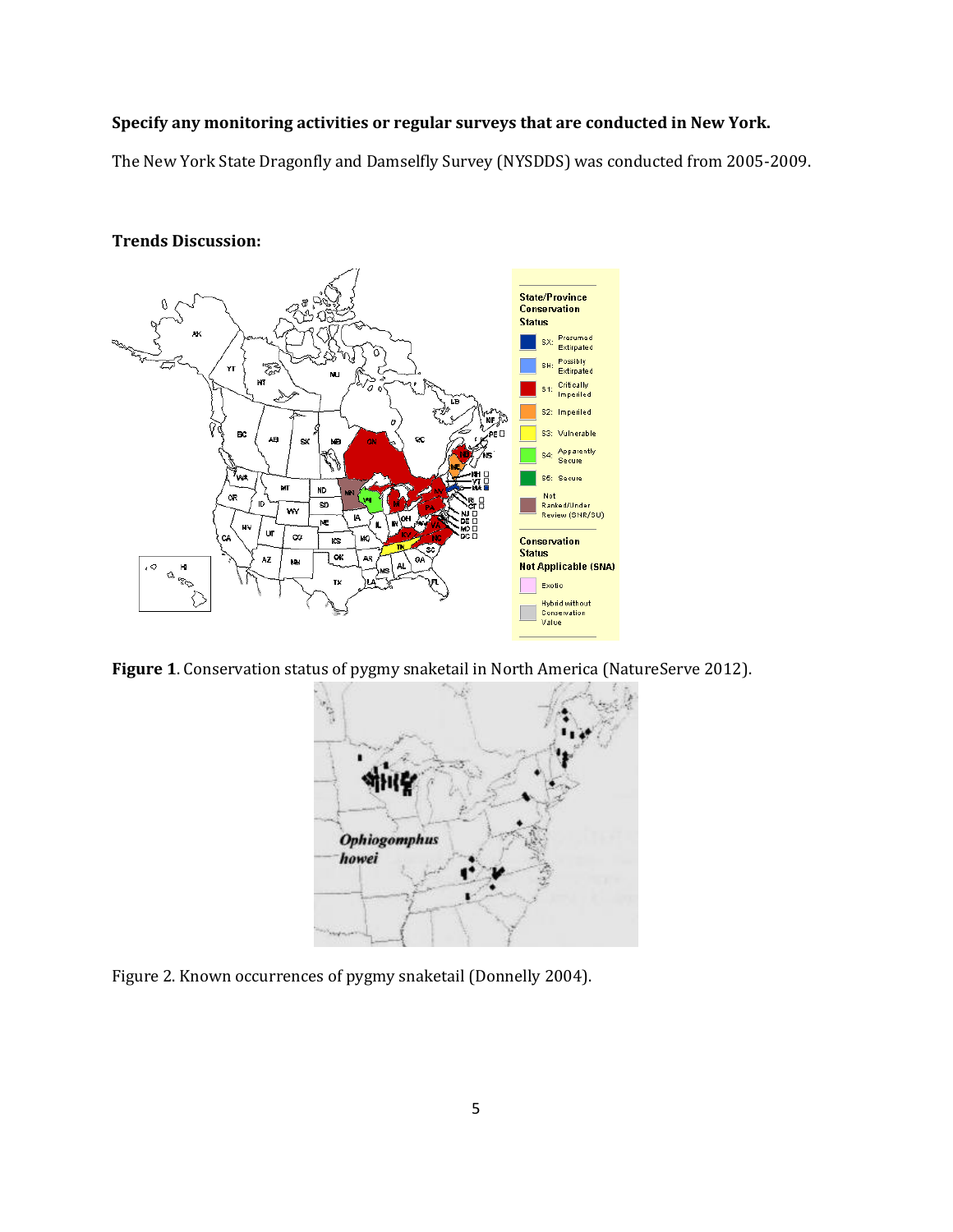

**Figure 3**. Known occurrences of pygmy snaketail in New York (White et al. 2010).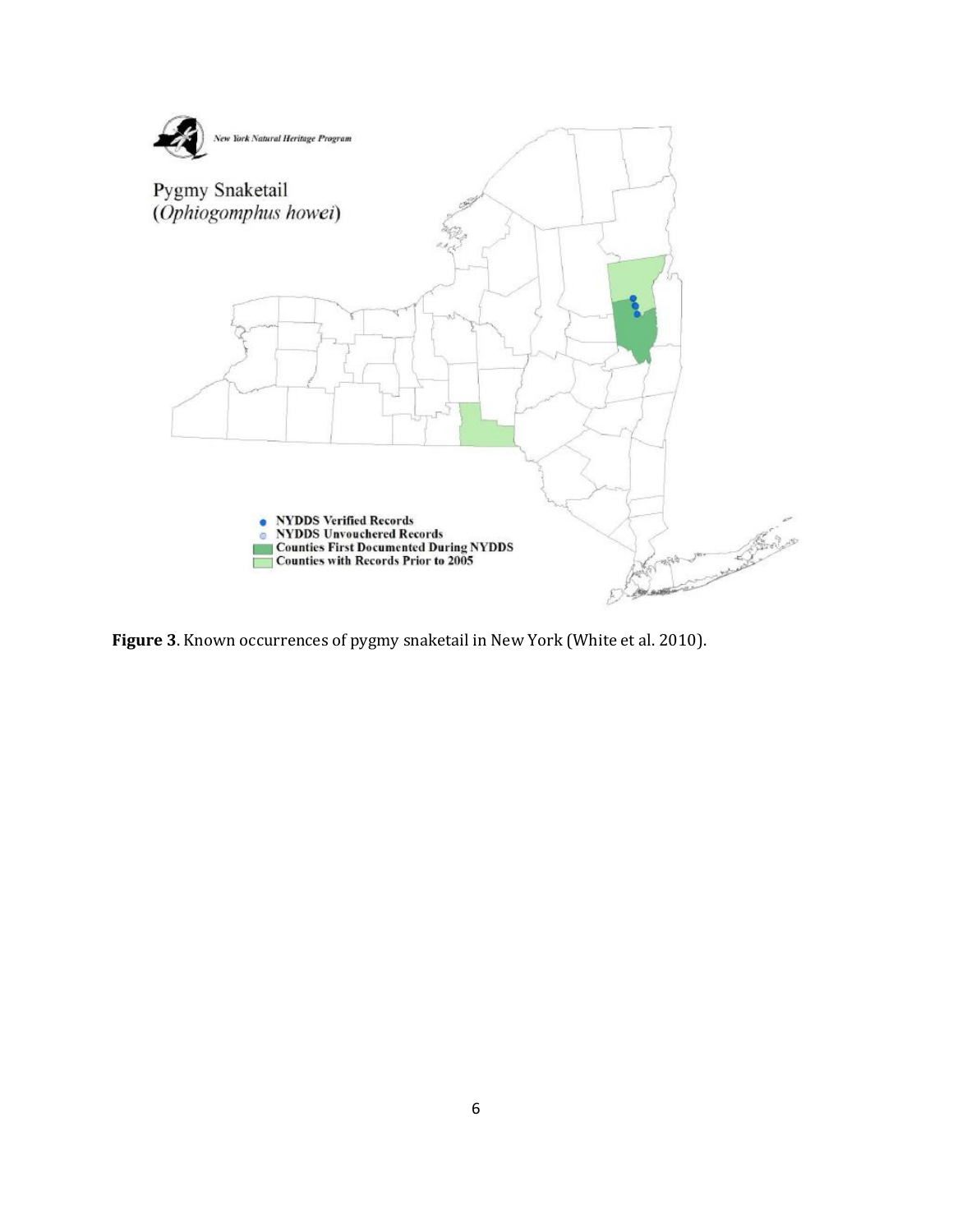## **III. New York Rarity, if known:**

| Historic      | # of Animals | # of Locations | % of State |
|---------------|--------------|----------------|------------|
| prior to 1970 |              |                |            |
| prior to 1980 |              |                |            |
| prior to 1990 |              |                |            |

#### **Details of historic occurrence:**

*O. howei* was originally described from specimens collected on the Susquehanna River in Pennsylvania. However, an earlier record from Broome County, New York had been overlooked. Although the year is not included with the label data, the New York Susquehanna River specimen is approximated to be circa 1890s based on when the collector, Nathan Banks, was most active (Soltesz 1995a). In 1967, Donnelly found *O. howei* on the Susquehanna River upstream of Binghamton, just inside Pennsylvania and not far from the New York State line (Soltesz 1995b, Donnelly 1999).

| Current | # of Animals | # of Locations | % of State |
|---------|--------------|----------------|------------|
|         | _______      |                | 40Z        |

#### **Details of current occurrence:**

Saratoga County — 2007; Warren County — 2007

A number of surveys were conducted on the Susquehanna in 1996 but the species was not located in the New York side of the river (New York Natural Heritage Program 2010). It was rediscovered in New York in 1995 when exuviae were collected from two sites on the upper Hudson River just north of Warrensburg (White *et al.* 2010).

Subsequent surveys on the Hudson indicated *O. howei* occurs for a stretch of approximately 27 miles from Lake Luzerne north to The Glen (Novak 1998). In 1999, it was found on the upper Hudson south of Lake Luzerne, downstream of Spier Falls Dam, and on the Schroon River which flows into the Upper Hudson at Warrensburg. Results from the NYDDS re-confirm the presence of *O. howei* in the Lake Luzerne area and add a new location between the Lake Luzerne and Spier Falls at Corinth (White *et al.* 2010).

Limited surveys on the Schroon River failed to re-confirm the species there, and widespread survey efforts on other southern tier and Adirondack rivers did not produce any new locations. It is important to note, however, that not all of these surveys included the early summer collection of exuviae, yet all current records of this species are of exuviae (White *et al.* 2010).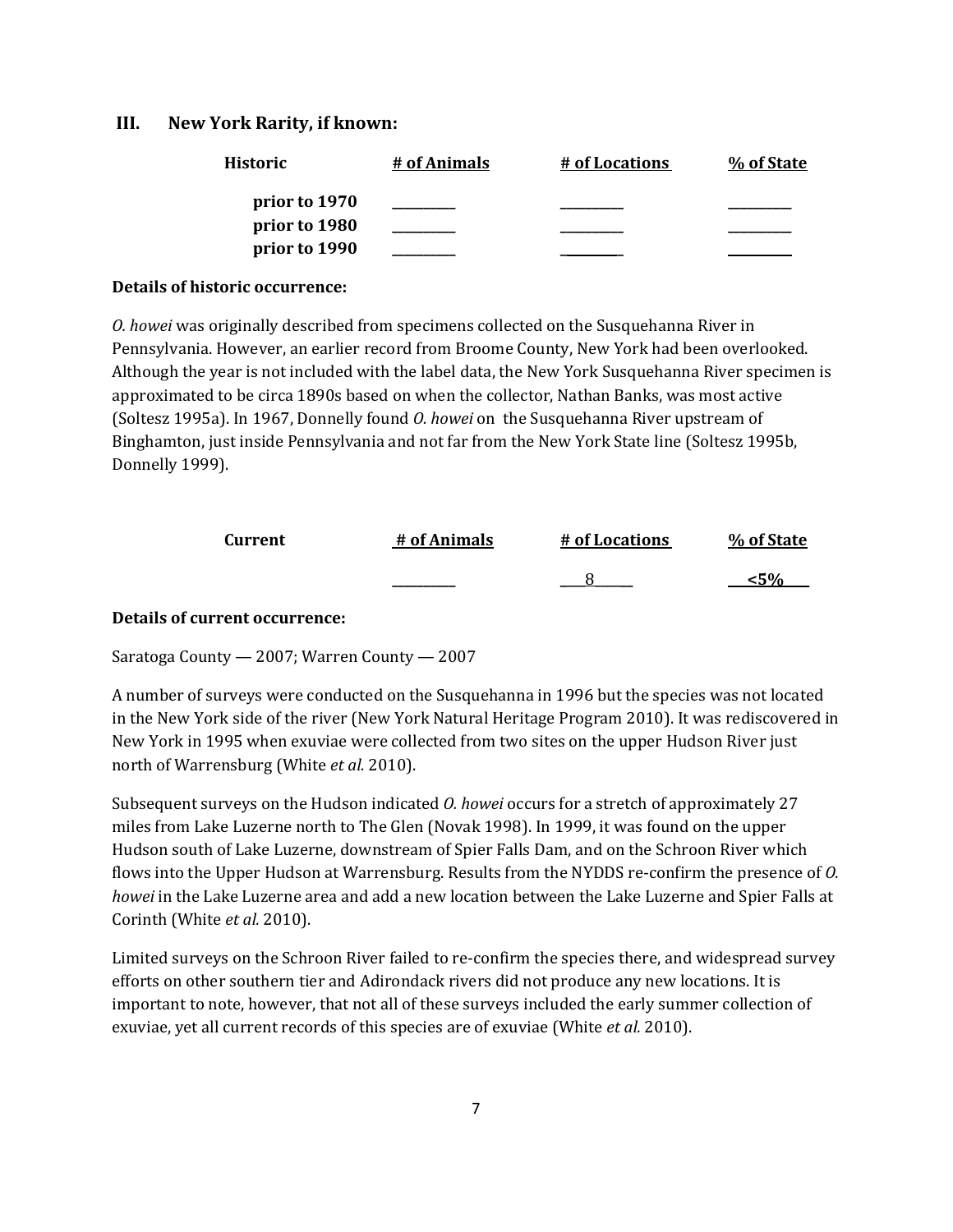## **New York's Contribution to Species North American Range:**

**Distribution** (percent of NY where species occurs) **Abundance** (within NY distribution)

| X | $0 - 5%$  | abundant      |
|---|-----------|---------------|
|   | $6 - 10%$ | common        |
|   | 11-25%    | fairly common |
|   | 26-50%    | uncommon      |
|   | >50%      | rare          |

## **NY's Contribution to North American range**

- $X$  0-5%
- $-$  6-10%
- $\frac{11-25\%}{2\%}$
- $26 50\%$
- $\frac{\ }{\ }$  >50%

## **Classification of New York Range**

**\_\_X\_\_ Core**

**\_\_\_\_\_ Peripheral**

**\_\_\_\_\_ Disjunct**

**Distance to core population:**

**\_\_~ 960 mi to stable core\_\_\_\_**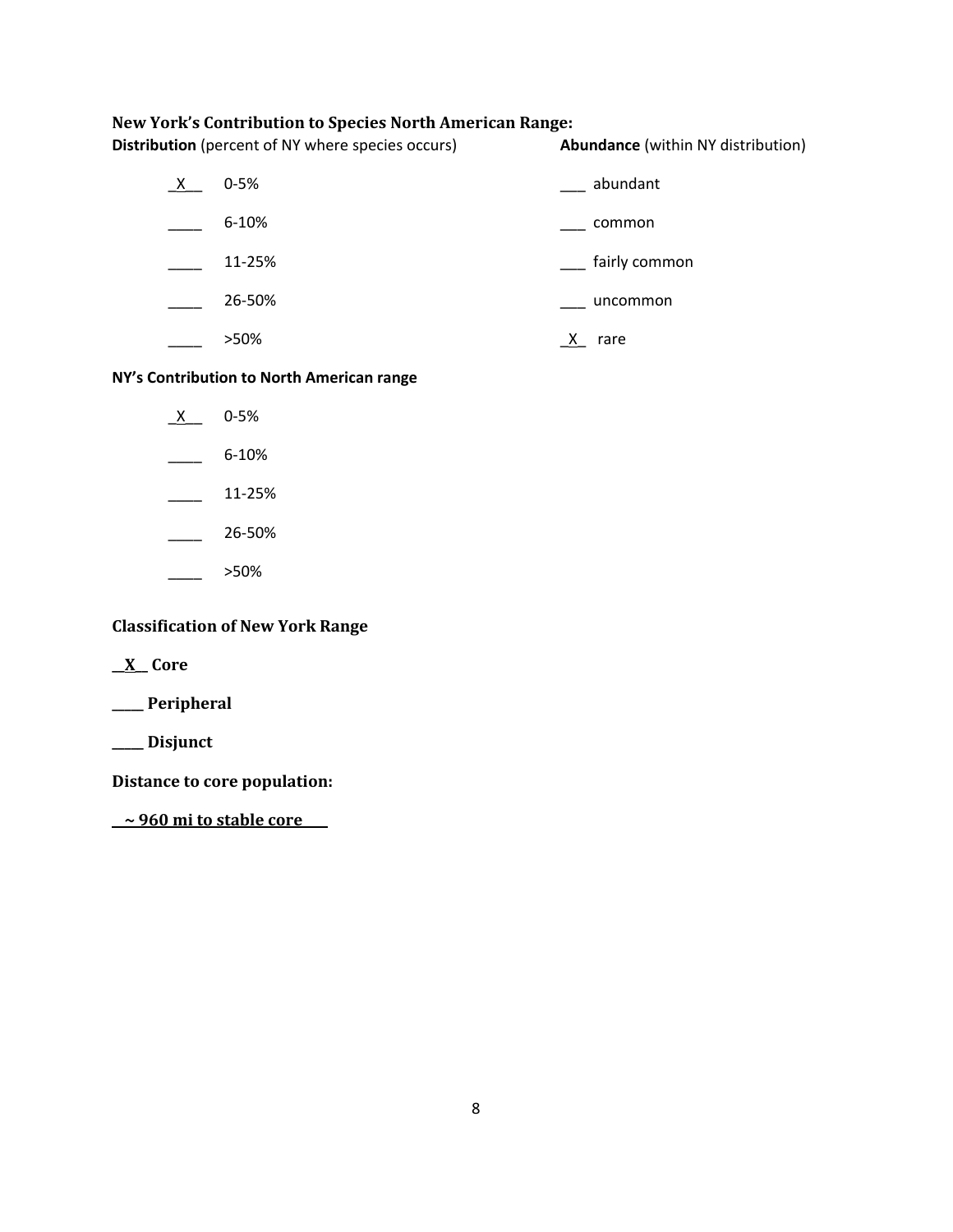## **Rarity Discussion:**

The pygmy snaketail is rare or local throughout a moderately large range in northeastern USA, and there is only a single Canadian site. There are probably over 100 occurrences but fewer actually known, and actual linear occupancy is low (<400 km) (NatureServe 2012).

- **IV. Primary Habitat or Community Type** (from NY crosswalk of NE Aquatic, Marine, or Terrestrial Habitat Classification Systems)**:** 
	- 1. Riverine, coldwater clear, sand and gravel bottom
	- 2. Riverine, warmwater clear, sand and gravel bottom

## **Habitat or Community Type Trend in New York:**

| <b>Declining</b>                       | <b>Stable</b> | <b>Increasing</b> | Unknown |
|----------------------------------------|---------------|-------------------|---------|
| Time frame of decline/increase: ______ |               |                   |         |
| <b>Habitat Specialist?</b>             |               | X Yes             | No      |
| <b>Indicator Species?</b>              |               | <b>Yes</b>        | Nο      |

## **Habitat Discussion:**

*O. howei* is restricted to large, clear rivers with gravelly or sandy substrates and characterized by riffle run sections, bordered by mature forests (New York Natural Heritage Program 2011). This species appears to have more restrictive requirements than other snaketails.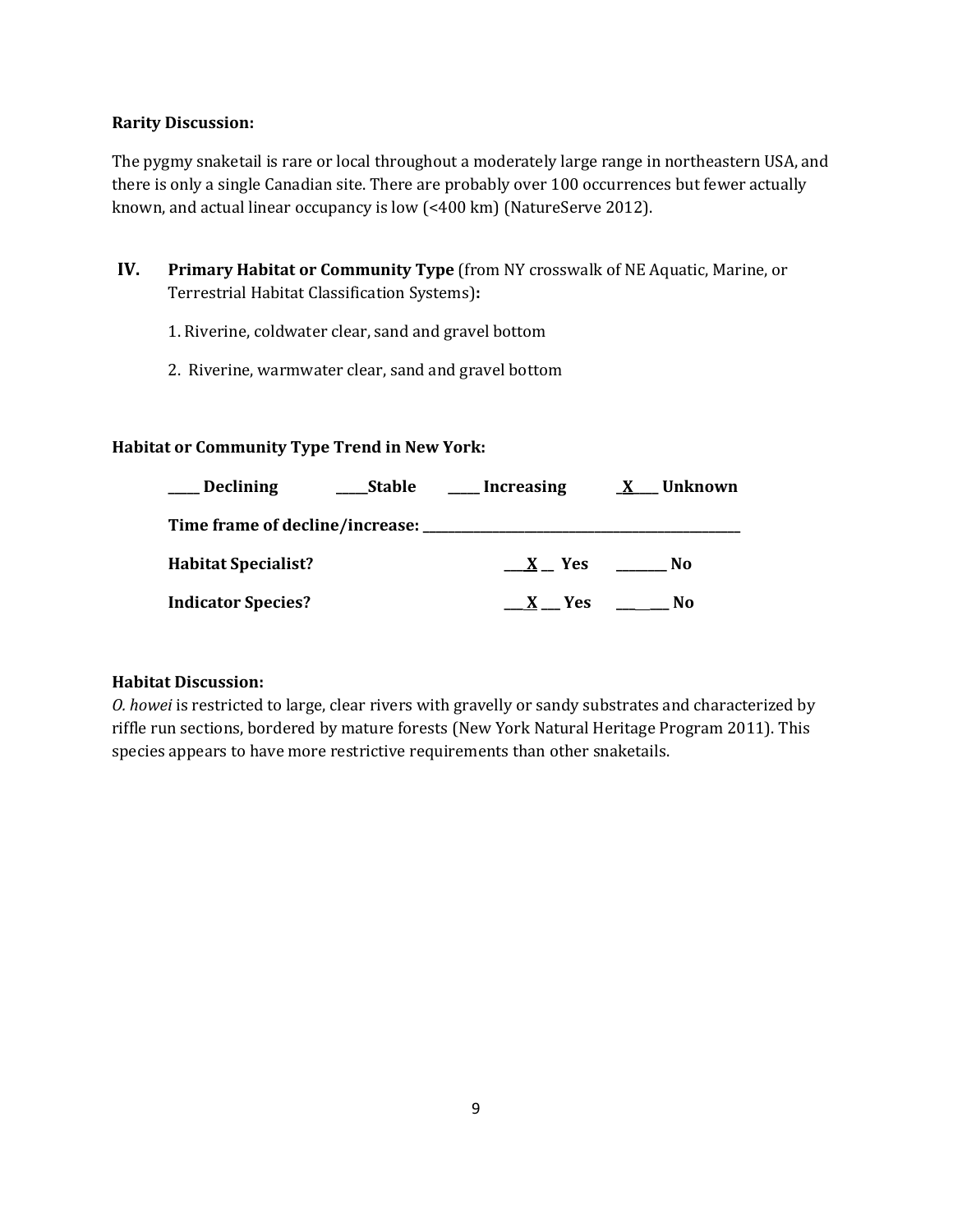- **V. New York Species Demographics and Life History**
	- **\_\_X\_\_\_ Breeder in New York**
		- **\_\_X\_\_\_ Summer Resident**

**\_\_X\_\_\_ Winter Resident**

**\_\_\_\_\_ Anadromous**

**\_\_\_\_\_ Non-breeder in New York**

- **\_\_\_\_\_ Summer Resident**
- **\_\_\_\_\_ Winter Resident**
- **\_\_\_\_\_ Catadromous**
- **\_\_\_\_\_ Migratory only**
- **\_\_\_\_\_Unknown**

## **Species Demographics and Life History Discussion:**

The pygmy snaketail has been observed laying eggs in smooth-flowing reaches of otherwise tumultuous rivers, and the larval skins from which the adults emerge are commonly found on the erosional banks. This suggests that the larvae live on or within fine sand or pea gravel substrate where the current is strong (COSEWIC 2008).

Larvae take at least two years, possibly longer, to develop to emergence (Kennedy and White 1979). Larvae of *O. howei* were discovered by William Kennedy (1979) to be deep burrowers during the day, coming to the surface and drifting with the current at night, with peak abundance of drift at about 14:00.

*O. howei* emergence is largely associated with the synchronous emergence of other members of its genus. It is likely that the adults fly for six to eight weeks following emergence, although some individuals survive for a few more weeks. The adults are rarely encountered at water and are usually difficult to identify in flight. It is likely that they spend much of their flight in the canopy of the forest, which is the case with most snaketails (COSEWIC 2008).

Exuviae are usually found on erosional banks near where the current is strong, suggesting that they either live in the fast but even current adjacent to those banks, or that they drift prior to emerging. generally emerge close to the water's edge. Following emergence, the tenerals fly from the river for an extended period of maturation. While most Odonata species return frequently to rivers to establish territories and breed, *O. howei* seems to spend little time at its larval waters. It is likely that it spends the bulk of its adult life in the surrounding forest, usually in high canopy (COSEWIC 2008).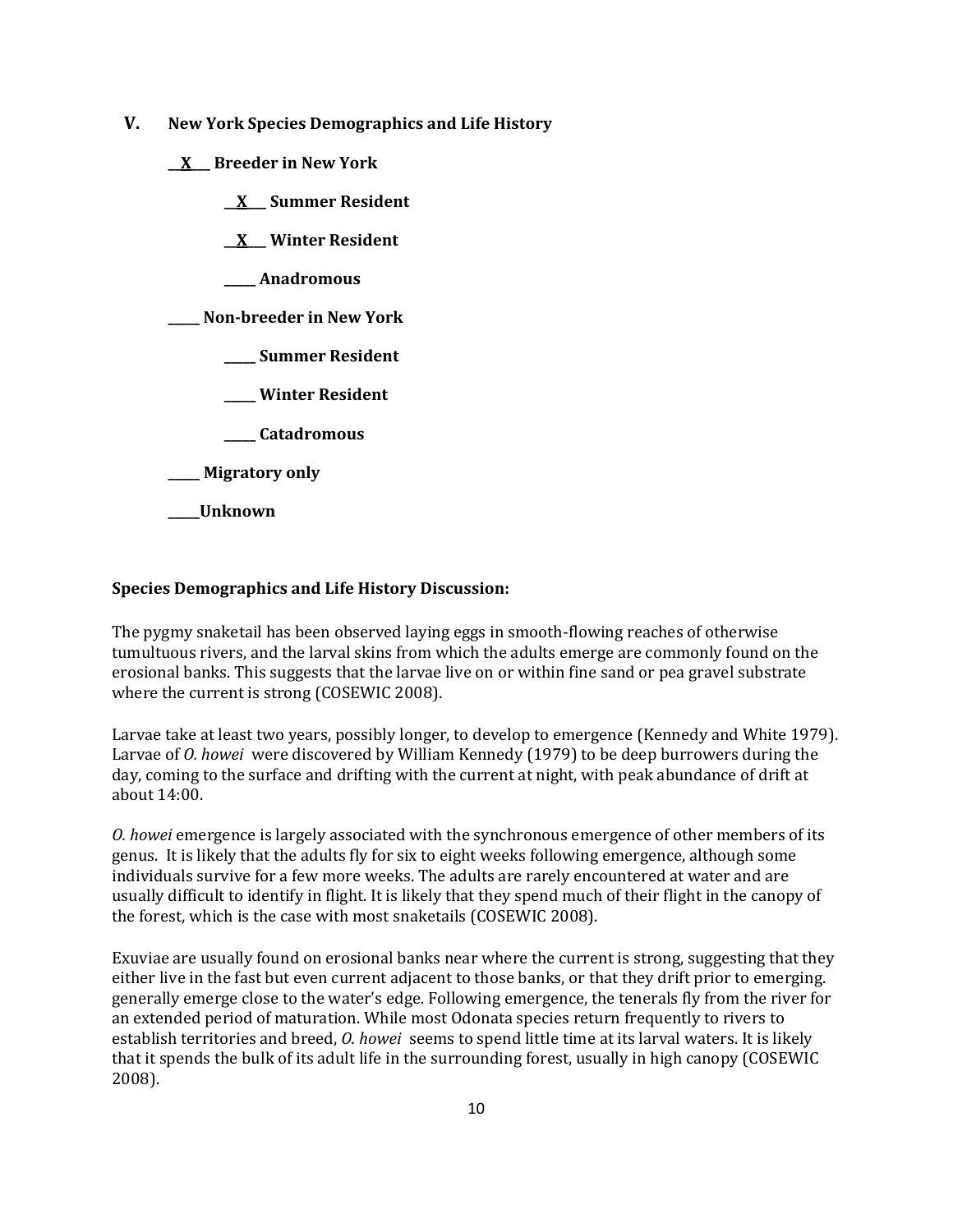*O. howei* flies in early to mid-summer. After emergence, adults will live until taken by a predator. Usually with dragonflies the bulk of the individuals will be gone in a month or so, but rare individuals of the early summer emerging species may last as long as three months. It is a reasonable assumption that few if any of the earlier emerging species survive long enough to be killed by the first frosts. Due to the very small number of encounters with adults of *O. howei*, there is not enough data to speculate on the reproduction period (COSEWIC 2008).

As with other stream gomphids, *O. howei* Snaketail larvae likely eat whatever small creatures are also present in their substrate habitat, potentially including larval fish and conspecifics, and other invertebrates. Kennedy and White (1979) recorded water mites (Arachnida), mayflies (Ephemeroptera), and midge larvae ((Diptera) from the foregut of *O. howei* larvae. The burrowing behavior of the larvae suggests that there may be some specialization in prey. Little is known of the food preferences of *O. howei* adults. Presumably they feed on whatever flying insect species is present, as do most Odonata species. They have not been reported to glean from solid surfaces (COSEWIC 2008).

*O. howei* is not a migratory species. Although dispersal is more likely along the river corridors and small running waters of its catchments, the forest-dwelling nature of the species suggests that it is capable of crossing the intervals between catchments. In general it is considered a localized species that does not wander more than a few km from the larval habitat (COSEWIC 2008).

## **VI. Threats:**

With its apparent ecological limitation and association with pristine conditions, it seems unlikely that *O. howei* is capable of making sufficient and timely adjustment to enable it to survive substantial habitat alteration. Anthropogenic habitat change represents the greatest potential threat to the species, and larger rivers are especially susceptible to environmental damage despite regulations (COSEWIC 2008).

Road-kill, which can be very significant in some dragonfly species, seems unlikely to be a serious factor for *O. howei* due to its adult behavior. However, interference with emergence by recreational use of waters and construction is a greater threat. Even landing canoes, wading and shore-walking at the emergence site is potentially damaging to the emerging population during the short (~4-day) emergence period (COSEWIC 2008).

The greatest perceived threat to populations is the impoundment of running waters. Kennedy and White (1979) noted that *O. howei* "apparently cannot breed in conditions found below dams." Damming likely had a profound influence on the distribution and abundance of the species in the 1800s and early 1900s when that practice was in vogue throughout northeast North America for industrial and hydroelectric purposes. Dams constructed by beavers also represent a threat Odonata (COSEWIC 2008).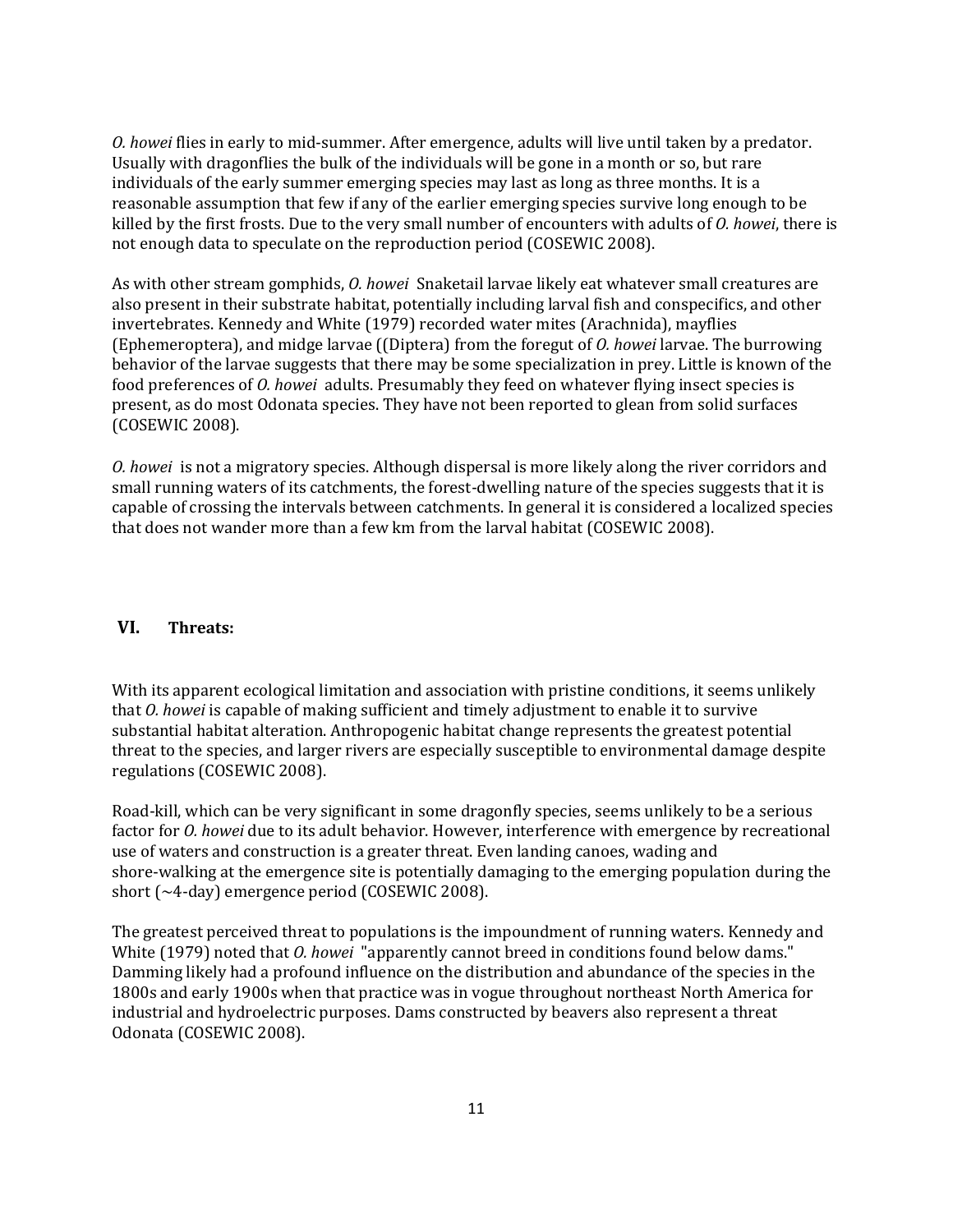Pollution is another threat, particularly by broadcast pesticides used in agriculture or forestry management; and most particularly by those used for the control of aquatic larvae of biting insects. As Odonata rank very high in the invertebrate food chain, they will take up persistent insecticides, potentially to a debilitating or lethal level. Toxic chemical spills are a distinct threat, particularly where road and rail corridors are adjacent to the river (COSEWIC 2008).

Eutrophication due to excessive nutrient input from sewage, or sedimentation due to agricultural or forestry run-off are distinct threats to larval habitat. Clearing of forests surrounding their rivers may exert a negative impact on adult populations, which are thought to spend much of their time in the forest canopy (COSEWIC 2008).

Invasive species may represent a threat either directly to *O. howei*, or indirectly by alteration of the biotic composition of the habitat. Invasive aquatic plants are currently a concern; they will invade a water body and grow to a density which seriously influences the water quality, followed by a die-off which can yield lethal water quality characteristics (COSEWIC 2008).

The pygmy snaketail was classified as "not vulnerable/presumed stable" (PS) to predicted climate change in an assessment of vulnerability conducted by the New York Natural Heritage Program. Available evidence does not suggest that abundance and/or range extent within the geographical area assessed with change (increase/decrease) substantially by 2050. Actual range boundaries may change (Schlesinger et al. 2011).

## **Are there regulatory mechanisms that protect the species or its habitat in New York?**



Article 15 of Environmental Conservation Law provides protection of rivers, streams, lakes and ponds through the Protection of Waters Program.

## **Describe knowledge of management/conservation actions that are needed for recovery/conservation, or to eliminate, minimize, or compensate for the identified threats:**

Additional surveys to gain better knowledge of species distribution are needed. Surveys downstream of Spier Falls Dam to determine if *O. howei* is ovipositing in that area, as well as complete surveys of the Schroon River, are also needed.

Further definition of habitat is also needed. Searches for larval skins at many seemingly appropriate waters, and at the appropriate time of the year, have generally yielded no results for the species. It is believed to be absent from these waters; suggesting that the habitat, including factors influencing larval success and emergence locale, could be more narrowly defined than currently understood.

Conservation actions following IUCN taxonomy are categorized in the table below.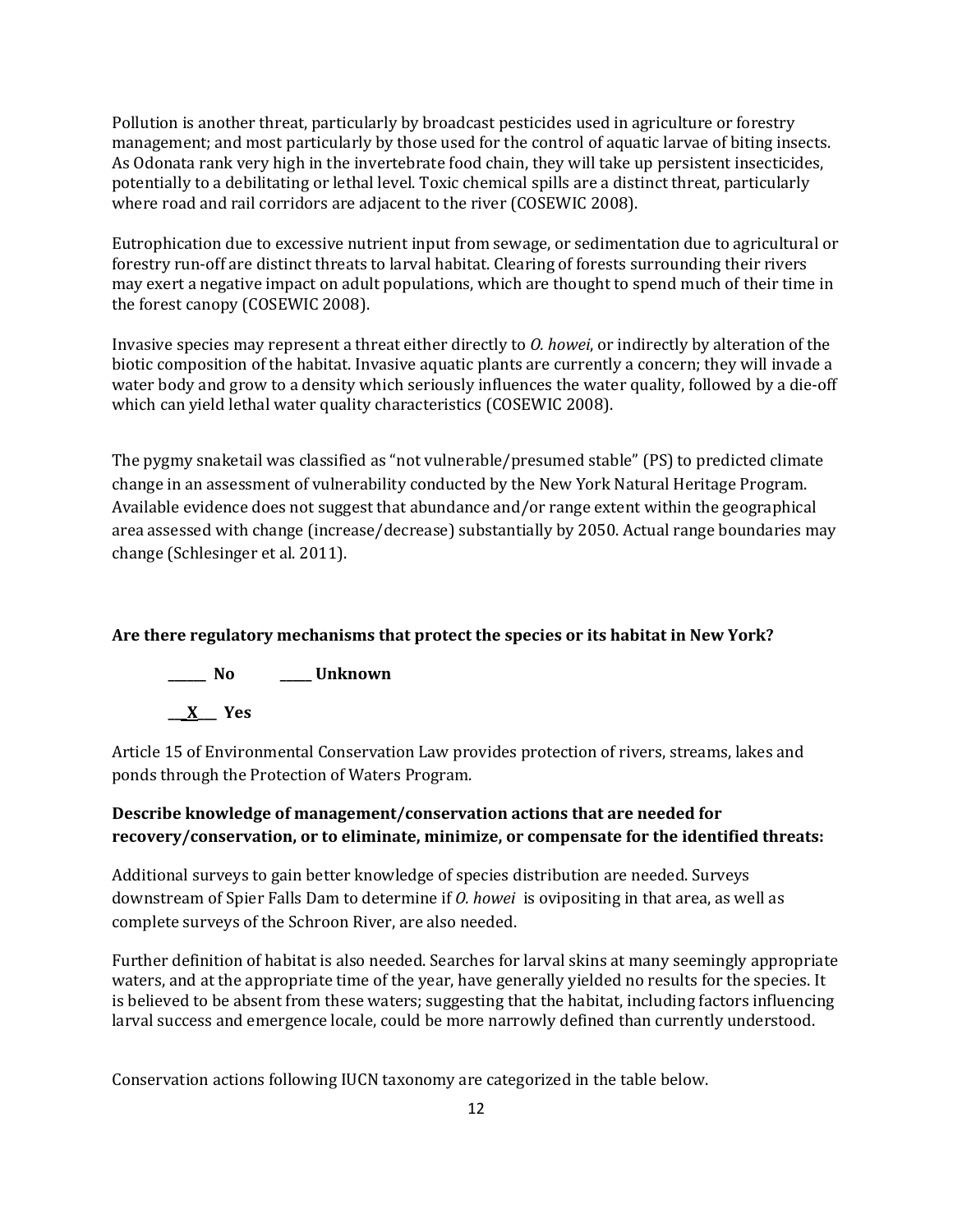| <b>Conservation Actions</b> |                          |  |
|-----------------------------|--------------------------|--|
| <b>Action Category</b>      | <b>Action</b>            |  |
| Law and Policy              | Policies and Regulations |  |

The Comprehensive Wildlife Conservation Strategy (NYSDEC 2005) includes recommendations for the following actions for odonates of rivers and streams, and for pygmy snaketail in particular.

#### **Habitat monitoring:**

Support and encourage habitat monitoring efforts that would complete the baseline assessment of habitat quality and threats.

### **Habitat research:**

Support and encourage research projects that will help define preferred habitat in order to guide future monitoring, restoration and habitat protection efforts.

## **New regulation:**

Recommendations for official state endangered, threatened, and special concern listing are an anticipated result of the statewide inventory. It is expected that at least a few species will be recommended for listing and officially adding these species to the list would constitute a concrete action. Four of the species are currently listed as Special Concern, but it is possible a change in their listing status may be warranted following additional surveys.

### **Population monitoring:**

\_\_\_\_ Conduct surveys to obtain repeatable, relative abundance estimates for these species at known sites and newly discovered sites where access permission to conduct surveys is obtained (as indicated in the State Wildlife Grant Odonate Inventory Project).

#### **Statewide baseline survey:**

Most of these species are known from fewer than 10 locations in the state, but new populations undoubtedly remain to be discovered. A currently approved, but not yet begun State Wildlife Grant Statewide Odonate Inventory Project will utilize volunteers, Natural Heritage Program and other staff to conduct surveys for these species at potential sites throughout the state.

## **VII. References**

- Abbott, J.C. & Donnelly, N. 2007. *Ophiogomphus howei*. IUCN 2011. IUCN Red List of Threatened Species. Version 2011.2. <www.iucnredlist.org>. Accessed 25 May 2012.
- COSEWIC. 2008. COSEWIC assessment and status report on the Pygmy Snaketail *Ophiogomphus howei* in Canada. Committee on the Status of Endangered Wildlife in Canada. Ottawa. .
- Dunkle, S. W. 2000. Dragonflies through binoculars. A field guide to the dragonflies of North America. Oxford University Press, New York, New York.
- Donnelly, T. W. 1999. The dragonflies and damselflies of New York. Prepared for the 1999 International Congress of Odonatology and 1st Symposium of the Worldwide Dragonfly Association. Colgate University, Hamilton, NY.